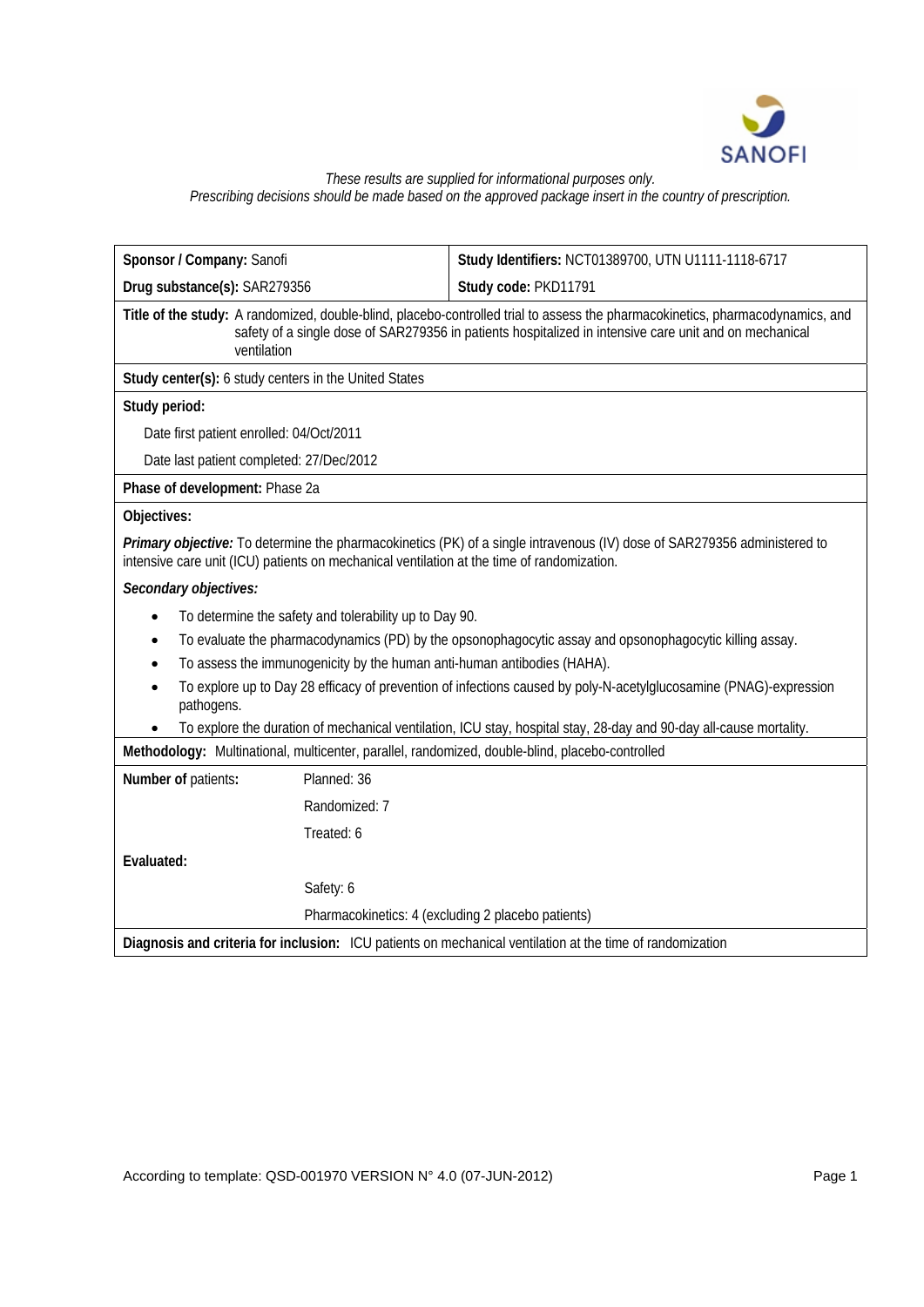

## **Study treatments**

**Investigational medicinal product(s):** SAR279356

Formulation: Concentrate solution for infusion: liquid at a concentration of 17.0 mg/mL

Route of administration: IV infusion administration in 250 mL of normal saline (0.9% sodium chloride [NaCl]) over 2 hours for both dose regimens

Dose regimen: Single administration of 8.6 mg/kg or 12.9 mg/kg

# **Investigational medicinal product(s):** Placebo

Formulation: Saline solution (0.9% NaCl)

Route of administration: IV infusion of 250 mL over 2 hours

Dose regimen: Single administration

# **Duration of treatment:** 2 hours

**Duration of observation:** 91 days (Screening: 1 day prior to dosing; Treatment period: one IV injection on Day 1; Follow-up: 90 days)

**Criteria for evaluation:**

**Pharmacodynamics:** 

*Primary Endpoint:* 

• Not applicable

*Secondary Endpoint(s):* 

- Pharmacodynamic: opsonic titers over time.
- Immunogenicity: Human anti-human antibody (HAHA)
- Exploratory efficacy: Documented infections caused by Poly-N-Acetyl glucosamine (PNAG) expression pathogens up to Day 28.
- Exploratory efficacy: Duration of mechanical ventilation, ICU stay, hospital stay, 28-day, and 90-day all-cause mortality.

**Safety:** Acute infusion reactions, treatment-emergent adverse events (TEAEs) up to Day 90 and standard hematology and blood chemistry, blood cultures and endotracheal aspirate (ETA) cultures (for patients under mechanical ventilation).

**Pharmacokinetics** (Primary endpoint): the following PK parameters were calculated for SAR279356 using a non-compartmental method: Serum concentration at the end of infusion (Ceoi), area under the serum concentration versus time curve from time 0 to the real time tlast  $(AUC_{last})$ , time of last measured serum concentration  $(t_{last})$ , area under the serum concentration versus time curve extrapolated to infinity (AUC), terminal half-life  $(t_{1/2z})$ , total body clearance of a drug from the serum (CL), and volume of distribution at steady state (Vss).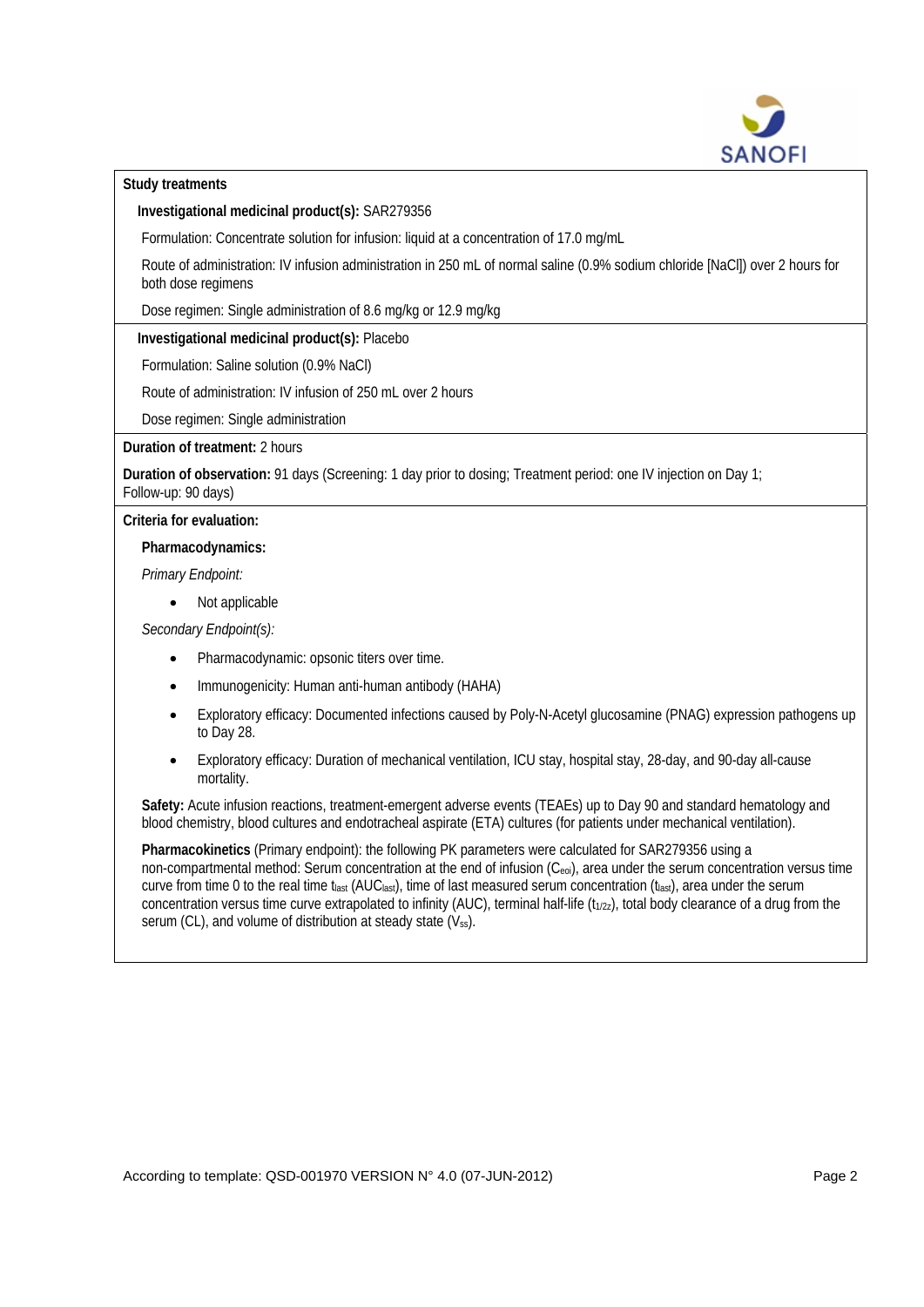

**Pharmacokinetic/Pharmacodynamics sampling times and bioanalytical methods:**

- PK:
	- Sampling times: Blood samples were collected at predose, 1 hour, 2 hours (end of infusion), and 8 hours on Day 1, then on Days 2, 5, 7, 14, 21, 28, 56, 70, and 90 postdose.
	- Bioanalytical methods: Serum concentrations of SAR279356 were determined by a validated enzyme-linked immmunosorbent assay with a lower limit of quantification of 0.0858 µg/mL.
	- HAHA.
	- Sampling times: Blood samples were collected at predose, then on Days 14, 28, 56, and 90 postdose.
	- Bioanalytical methods: Serum HAHA was detected by a validated electrochemiluminescence immunoassay.

PD:

- Sampling times: Opsonophagocytic test (OPA): Day 1: Predose, 2 hours (end of infusion), Days 2, 7, 14, 28, 56, and 90; Killing test (OPK) samplings: Day 1: Predose, 2 hours (end of infusion), Day 14, Day 28, and Day 90.
- Bioanalytical methods OPA: Matrix: serum/Analytical technique: OPA/Lower limit of quantification: NA/Assay volume: NA/Site of bioanalysis: Flowapps/Method of reference: FA-440.
- Bioanalytical methods OPK: Matrix: serum/Analytical technique: OPA/Lower limit of quantification: NA/Assay volume: NA/Site of bioanalysis: Flowapps/Method of reference: FA-445.

### **Statistical methods:**

- The primary analyses were summaries of PK variables (Ceoi, AUClast, AUC, CL, Vss,  $t_{1/2z}$ , and  $t_{last}$ ) using descriptive statistics by dose. The analyses were based on the PK population consisting of all randomized patients with a least one PK-evaluable data.
- The safety population was defined as all patients who were randomized and administrated with infusion of the study medication regardless whether the infusion was completed or not. Safety data were summarized by the actual treatment or dose received, unless indicated otherwise. Adverse event incidence tables were presented by actual treatment or dose received system organ class (SOC) and preferred term.

### **Summary:**

**Population characteristics:** Due to premature discontinuation of the study related to a very slow enrollment rate, a total of 7 patients were randomized out of the 36 planned. One patient did not receive the investigational medicinal product (IMP) because he was finally considered as noneligible for the study before receiving the IMP (meeting of at least one exclusion criterion). Overall, 6 patients received the IMP infusion: 2 received the placebo, 2 received 8.6 mg/kg SAR279356, and 2 received 12.9 mg/kg SAR279356. Only the patients who were administered the IMP infusion were considered for PK, safety, and other exploratory assessments. Since the number of patients is very small, only descriptive data are given. No PK or safety conclusion can be derived from this small data.

**Pharmacodynamic results:** Results are available upon request.